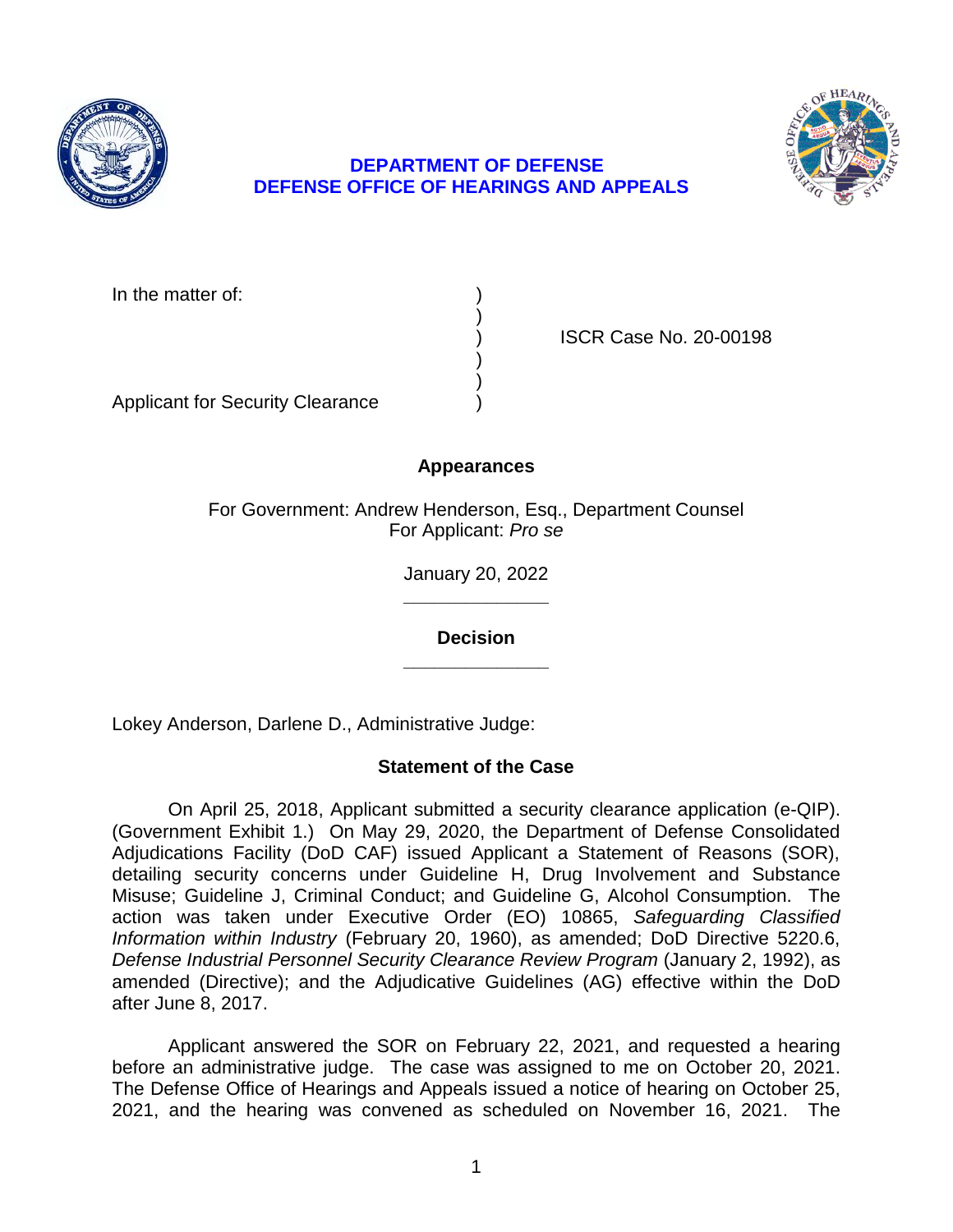Government offered three exhibits, referred to as Government Exhibits 1 through 3, which were admitted without objection. The Applicant offered four exhibits, referred to as Applicant's Exhibit A through D, which were admitted without objection. Applicant testified on his own behalf. The record remained open until close of business on November 30, 2021, to allow the Applicant to submit additional supporting documentation. Applicant submitting nothing further. DOHA received the transcript of the hearing (Tr.) on November 23, 2021.

## **Findings of Fact**

 Applicant is 51 years old and married with one daughter and three step-children. He has a high school diploma. He is employed by a defense contractor as an Aircraft Structural Mechanic. He is seeking to obtain a security clearance in connection with his employment.

 employment. Applicant began working for his current employer in May 2018. (Government Exhibit 1). He has never applied for a security clearance before, and has no military service. Applicant admits each of the allegations set forth in the SOR. (See, Applicant's Answer to SOR dated February 22, 2021.)

## **Guideline H: Drug Involvement and Substance Misuse**

 Applicant has an extensive history of illegal drug involvement and substance misuse, including two narcotic-related arrests. His illegal drug use includes cocaine, 1987, and continuing until November 2017. He has also purchased cocaine from about marijuana, and crystal methamphetamine, at various times, beginning in about January May 2007 to November 2017.

 In April 2002, Applicant was arrested and charged with Possession of a Narcotic Controlled Substance. Applicant cannot recall the particulars of this arrest and charge, but he does not deny that it occurred.

 In January 2005, Applicant was arrested and charged with Possession of a Narcotic Controlled Substance. Applicant explained that he was in possession of paraphernalia and not drugs. Applicant was with his girlfriend, and was driving a truck with no license plates. He took his girlfriend out to dinner, and on the way home they were stopped by the police. Applicant gave the officer permission to search the truck, and they found a "bullet," a plastic paraphernalia storage device, shaped like a bullet, that is used to store narcotics. Applicant stated that he does not know why it was in his vehicle, since at the time, he was clean and sober. The officer also found a baggie with cocaine in it. Applicant was arrested. Applicant pled no contest to the charge of Possession of a Narcotic. Applicant was sentenced to pay court cost, fines, and complete community service, attend Narcotic Anonymous meetings, and take substance abuse courses through a court-required program.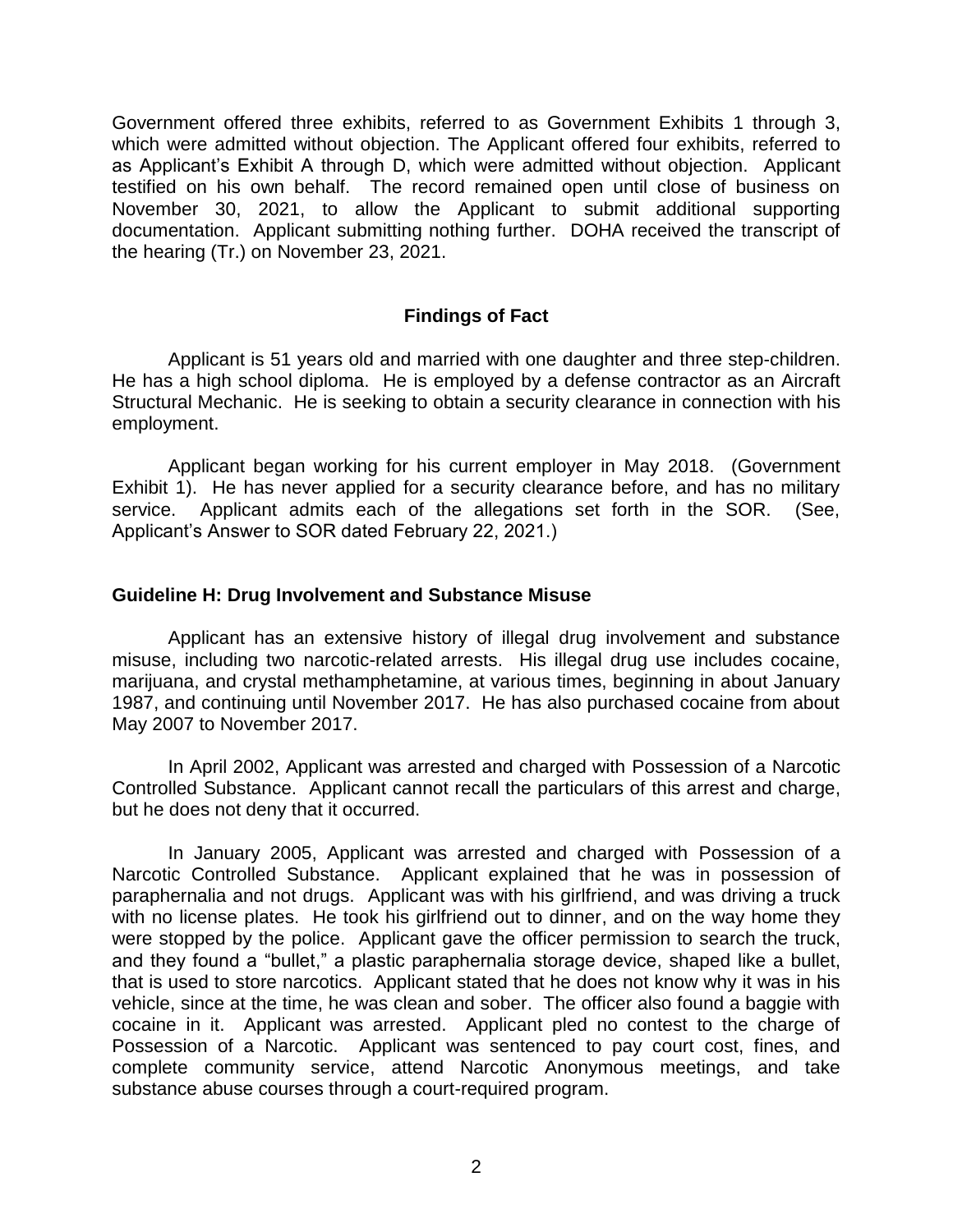In October 2017, Applicant failed a random drug test administered by his then employer. The results of the test were positive for cocaine. As a result, Applicant was terminated from his employment. (Government Exhibit 2, and Tr. pp. 34 and 43.) Applicant states that he has no intentions of ever using any illegal drug in the future. (Government Exhibit 1.)

#### **Guideline J: Criminal Conduct**

 reliability, and trustworthiness. It also calls into question his ability or willingness to Applicant's history of criminal conduct creates doubt about his judgment, comply with laws, rules, and regulations.

 In addition to his illegal drug involvement, Applicant has an extensive criminal history involving a number of alcohol-related arrests.

history involving a number of alcohol-related arrests.<br>In about March 2001, Applicant was arrested the first time and charged with Driving Under the Influence of Alcohol/Drugs (DUI.) Applicant was convicted and sentenced to three years probation.

 In about September 2006, Applicant was arrested a second time and charged with DUI. Applicant had been out with his girlfriend, shooting pool and drinking. As they left the bar, Applicant did not have his seatbelt on. As he drove away from the stop and administered the field sobriety test and the breathalyzer. Applicant failed the tests and was arrested and taken into custody. At court, Applicant pled no contest, and was sentenced to pay court cost, fines, and placed on probation for 36 months. light, he was pulled over by the police. The officer smelled alcohol on Applicant's breath

 In about September 2012, Applicant was arrested a third time and charged with Hit and Run, Property Damage. Applicant had been consuming beer at a local bar for about five hours prior to the car accident that led to the Hit and Run, Property Damage charge. He got into a verbal altercation with another patron. When he was leaving the were arguing with him. As he left the bar, Applicant was intoxicated and was not in control or paying attention while driving. Applicant side swiped a parked vehicle on the curb. He made it home, and had no encounter with police. Several days passed, and Applicant felt bad about what had happened, and decided to call the police. Applicant was advised to make an in-person report at the local police precinct. Applicant complied, and was arrested for and charged with Hit and Run, Property Damage. Applicant was sentenced to pay restitution, was placed on 36 months probation, required to pay court costs, and fines, and required to do 100 hours of community service. bar at about midnight, he was concerned that he may be followed by the individuals who

service.<br>In about December 2013, Applicant was arrested a fourth time and charged with DUI Alcohol/Drugs. Applicant had two beers over a four hour period while at a car a two hour period. When he left the bar, he peeled out of the parking lot, and launched into traffic at an excessive speed, and was pulled over by the police. Applicant show. Applicant then left and went to a bar where he consumed six to seven beers over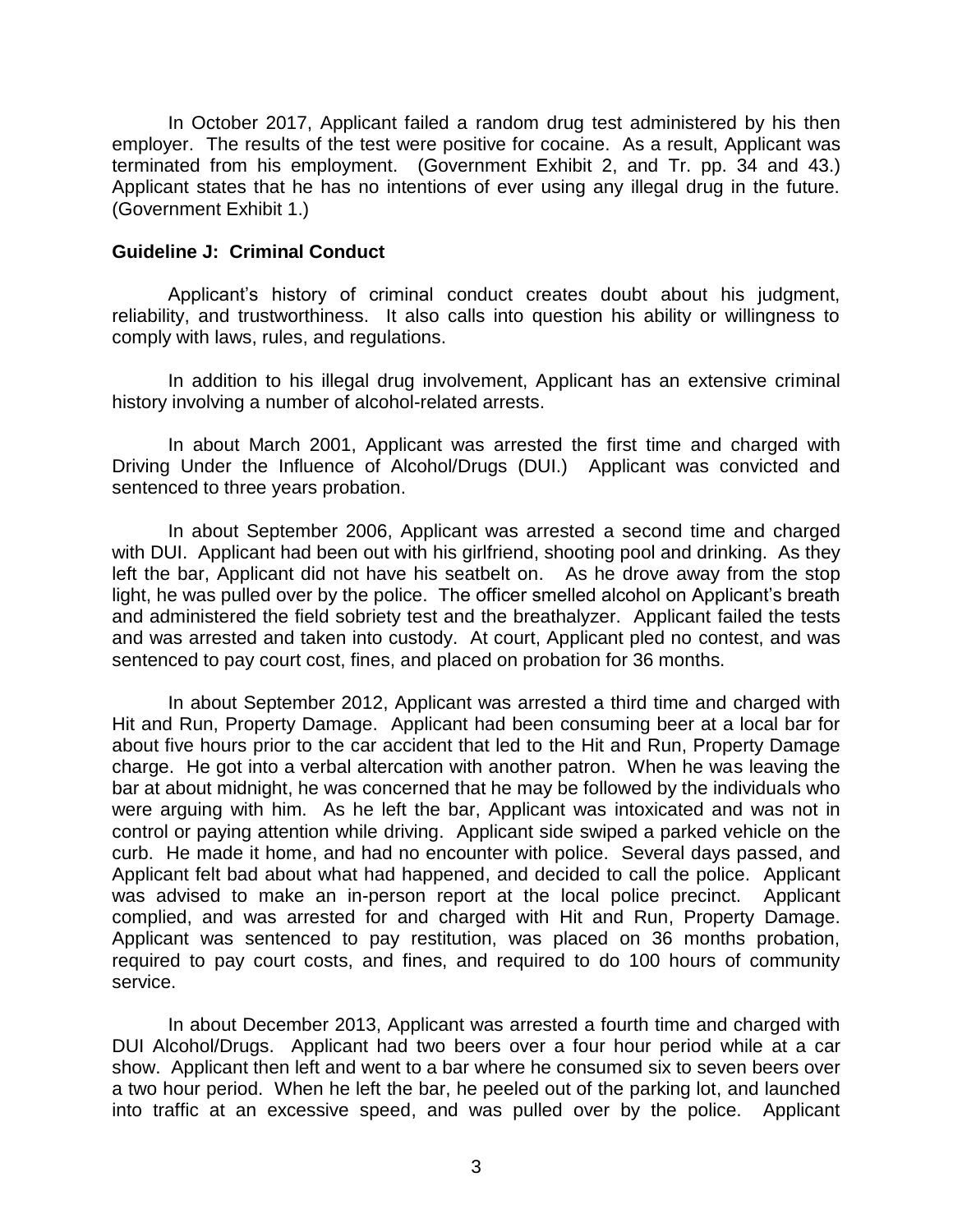underwent a field sobriety test and breathalyzer and failed. He was arrested and charged with DUI. In court, Applicant pled no contest, and was sentenced to 36 months probation, required to complete 18 months of an alcohol education class, and served 3 weeks in jail. Due to overcrowded facilities, he served only 3 days in jail, and was let go. An ignition lock was placed on his vehicle.

 The SOR alleges that in about March 2014, Applicant was arrested and charged with DUI. This was not an additional arrest. Apparently on this date, Applicant was convicted of the incident that occurred on December 2013.

 **I**nformation set forth above under Guideline H is also adjudicated under this guideline.

## **Guideline G: Alcohol Consumption**

 Applicant's history of excessive alcohol abuse leading to questionable judgment, and the failure to control impulses, raises questions about his reliability and trustworthiness.

trustworthiness.<br>Applicant began consuming alcohol after graduating from high school. By age twenty-one he was drinking every weekend and consuming between eight and twelve beers on the weekends. Applicant would rarely drink alcohol during the weekdays. Applicant explained that he would frequently go "clubbing" where he would dance and drink. As time passed, Applicant's drinking increased to the point where he was regularly consuming between twelve to eighteen beers on the weekends. When his daughter was born, he slowed his drinking down for a period, but he has never tried to stop drinking completely. (Tr. p. 64.) Applicant does not believe that he has an alcohol problem. He explained that his goal is to stop drinking completely, but he is not there yet. (Tr. pp. 61-66.)

 Applicant has never attended an alcohol rehabilitation program. He does not and has never attended Alcoholics Anonymous or Narcotics Anonymous voluntarily. He has only completed the court ordered alcohol education courses and counseling related to the sentencing imposed by the court for his violations. Applicant is currently working with his pastor who is counseling him, and encouraging him to get baptized, which the states that he no longer drinks and drives. Now, he only drinks at home at dinner. Applicant's daughter has told him more than once that she does not like him to drink alcohol. She has asked him not to drink, especially on her upcoming quinceneara. (Tr. pastor believes will gradually help to improve other areas of Applicant's life. Applicant p. 67.)

 Applicant is involved in his church, and plans to get deeper into his faith and continue to improve himself. He is embarrassed by his past misconduct. He believes that it has taken him some time for him to get his head straighten out. He admits that he has had an attitude problem. Now, instead of abusing alcohol and drugs, he spends time with his family. He enjoys working on classic cars, he goes to car shows with his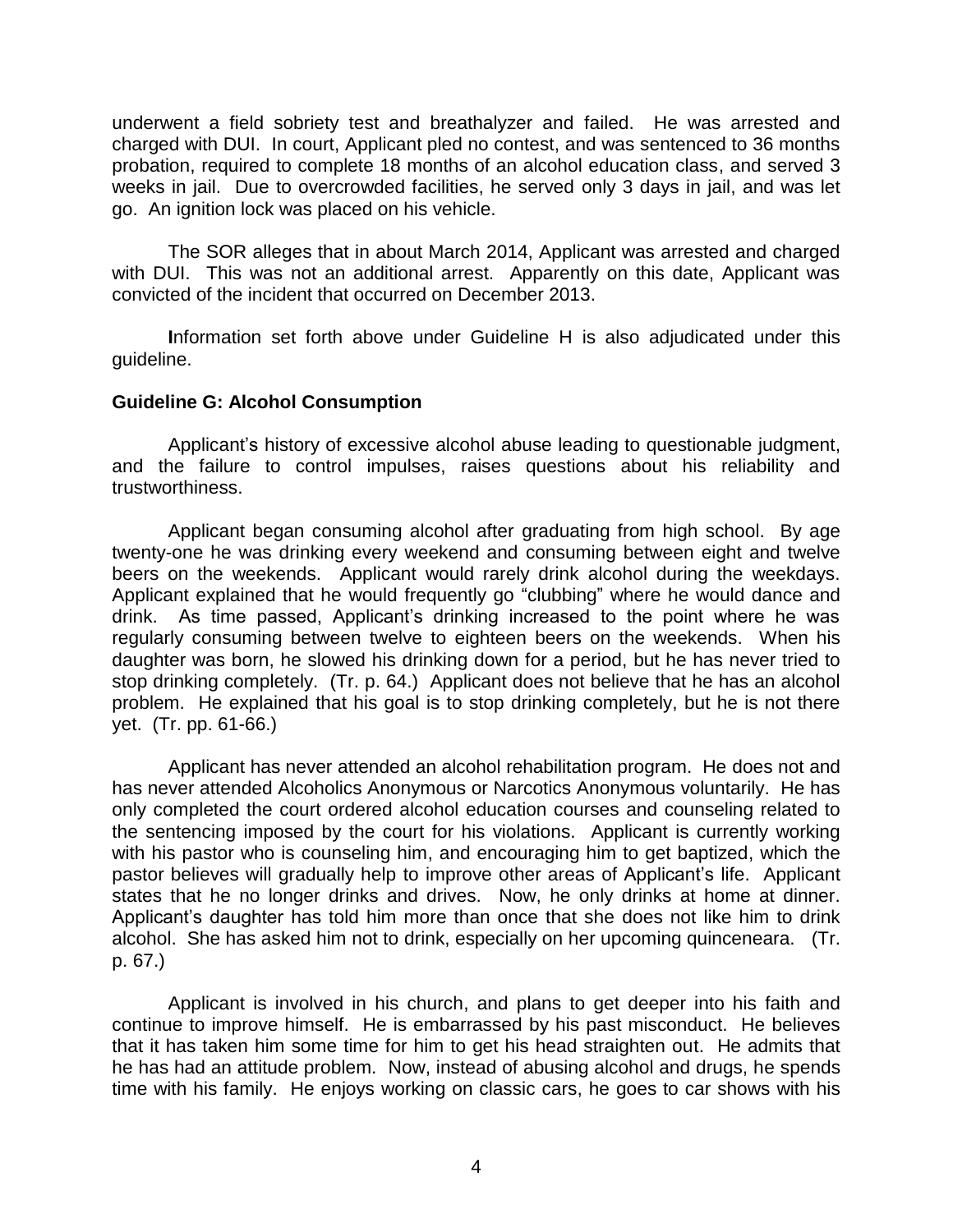brothers, and spends time with his daughter. Applicant works a lot of overtime to stay busy and realizes that when he stays busy, he stays out of trouble.

 Information set forth above under Guideline J is also adjudicated under this guideline.

#### **Policies**

 When evaluating an applicant's suitability for a security clearance, the administrative judge must consider the adjudicative guidelines (AG). In addition to brief introductory explanations for each guideline, the adjudicative guidelines list potentially disqualifying conditions and mitigating conditions, which are to be used in evaluating an applicant's eligibility for access to classified information.

 These guidelines are not inflexible rules of law. Instead, recognizing the complexities of human behavior, administrative judges apply the guidelines in conjunction with the factors listed in AG ¶ 2 describing the adjudicative process. The commonsense decision. According to AG ¶ 2(a), the entire process is a conscientious scrutiny of a number of variables known as the whole-person concept. The administrative judge must consider all available, reliable information about the person, administrative judge's overarching adjudicative goal is a fair, impartial, and past and present, favorable and unfavorable, in making a decision.

The protection of the national security is the paramount consideration. AG  $\P$  2(b) eligibility will be resolved in favor of the national security." In reaching this decision, I have drawn only those conclusions that are reasonable, logical, and based on the requires that "[a]ny doubt concerning personnel being considered for national security evidence contained in the record.

 Directive ¶ E3.1.14, requires the Government to present evidence that establishes controverted facts alleged in the SOR. Under Directive ¶ E3.1.15, the "applicant is responsible for presenting witnesses and other evidence to rebut, explain, and has the ultimate burden of persuasion as to obtaining a favorable clearance extenuate, or mitigate facts admitted by the applicant or proven by Department Counsel, decision."

 A person who applies for access to classified information seeks to enter into a fiduciary relationship with the Government predicated upon trust and confidence. This relationship transcends normal duty hours and endures throughout off-duty hours. The Government reposes a high degree of trust and confidence in individuals to whom it grants access to classified information. Decisions include, by necessity, consideration of the possible risk the applicant may deliberately or inadvertently fail to protect or safeguard classified information. Such decisions entail a certain degree of legally permissible extrapolation as to potential, rather than actual, risk of compromise of classified information.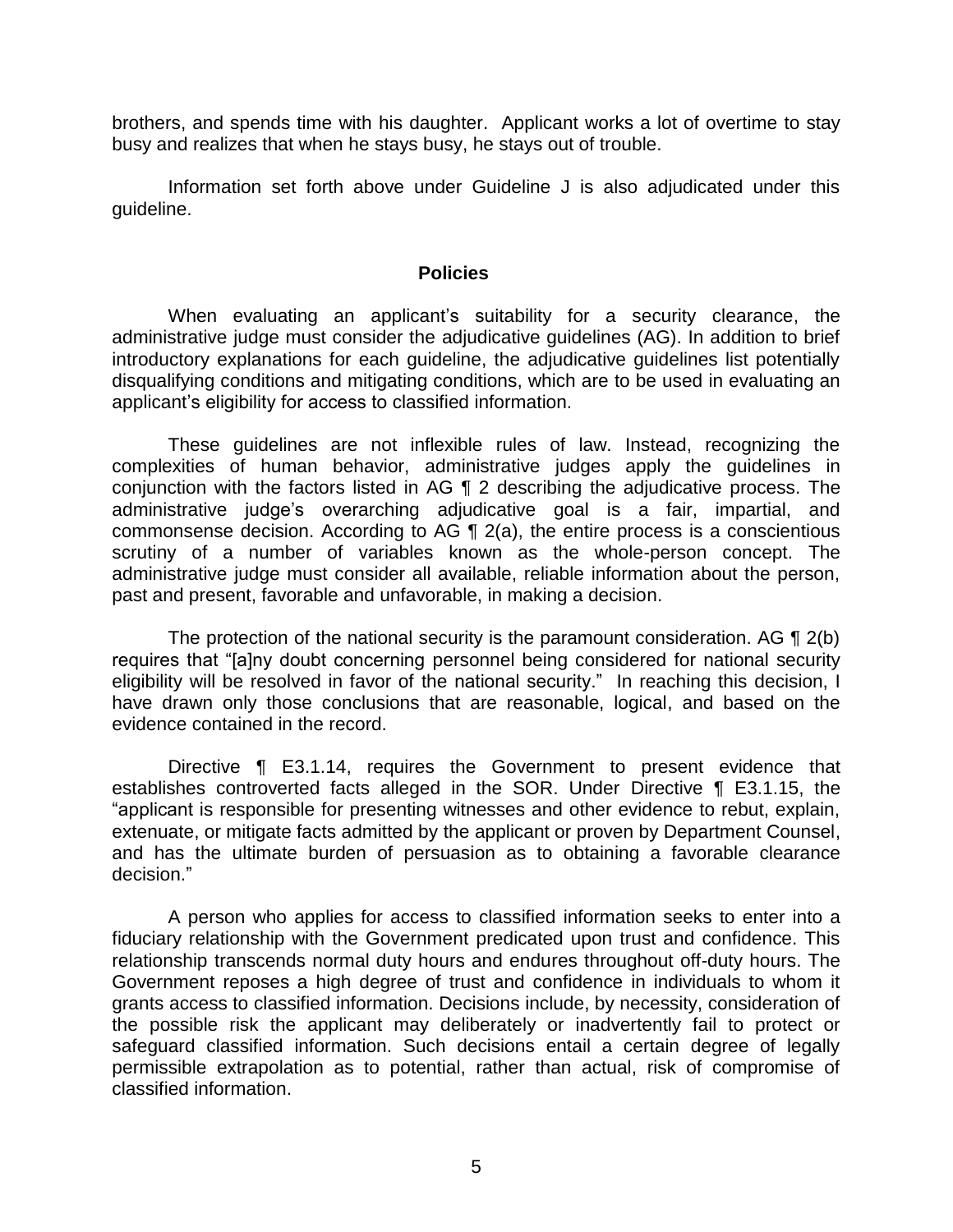Section 7 of EO 10865 provides that adverse decisions shall be "in terms of the national interest and shall in no sense be a determination as to the loyalty of the applicant concerned." *See also* EO 12968, Section 3.1(b) (listing multiple prerequisites for access to classified or sensitive information).

## **Analysis**

#### **Guideline H: Drug Involvement and Substance Misuse**

 The security concern relating to the guideline for Drug Involvement and Substance Misuse is set forth at AG ¶ 24:

The illegal use of controlled substances, to include the misuse of prescription and non-prescription drugs, and the use of other substances that cause physical or mental impairment or are used in a manner inconsistent with their intended purpose can raise questions about an individual's reliability and trustworthiness, both because such behavior may lead to physical or psychological impairment and because it raises questions about a person's ability or willingness to comply with laws, rules, and regulations. *Controlled substance* means any "controlled substance" as defined in 21 U.S.C. 802. *Substance misuse* is the generic term adopted in this guideline to describe any of the behaviors listed above.

 The guideline at AG ¶ 25 sets forth three conditions that could raise a security concern and may be disqualifying:

(a) any substance misuse (see above definition);

(b) testing positive for an illegal drug; and

 (c) illegal possession of a controlled substance, including cultivation, processing, manufacture, purchase, sale, or distribution; or possession of drug paraphernalia.

 The guideline at AG ¶ 26 contains conditions that could mitigate security concerns. None of the conditions are applicable:

 (a) the behavior happened so long ago, was so infrequent, or happened under such circumstances that it is unlikely to recur or does not cast doubt on the individual's current reliability, trustworthiness, or good judgment; and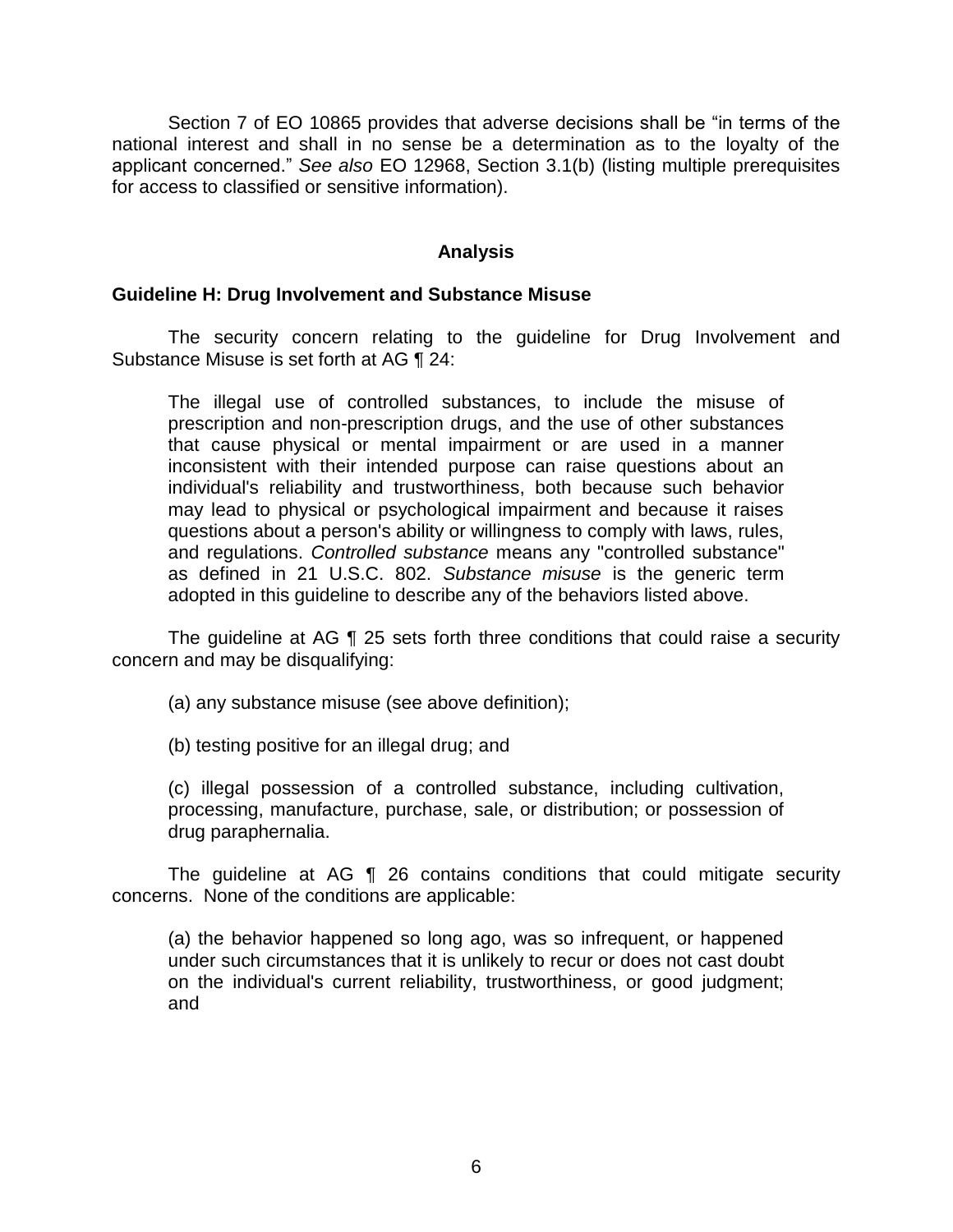(b) the individual acknowledges his or her drug involvement and substance misuse, provides evidence of actions taken to overcome this problem, and has established a pattern of abstinence, including, but not limited to:

(1) disassociation from drug-using associates and contacts;

(2) changing or avoiding the environment where drugs were used; and

 (3) providing a signed statement of intent to abstain from all drug involvement and substance misuse, acknowledging that any future involvement or misuse is grounds for revocation of national security eligibility.

 None of the mitigating conditions are applicable. Spanning over a thirty year period, from 1987 to November 2017, Applicant abused illegal drugs, including cocaine, marijuana, or crystal methamphetamine at various times. Applicant has not shown the requisite good judgment, reliability and trustworthiness necessary to be eligible for access to classified information.

# **Guideline J: Criminal Conduct**

 The security concern relating to the guideline for Criminal Conduct is set out in AG ¶ 30:

Criminal activity creates doubt about a person's judgment, reliability, and trustworthiness. By its very nature, it calls into question a person's ability or willingness to comply with laws, rules and regulations.

AG ¶ 31 describes conditions that could raise a security concern and may be disqualifying. The following are potentially applicable:

- (a) a pattern of minor offenses, any one of which on its own would be unlikely to affect a national security eligibility decision, but which in combination cast doubt on the individual's judgement, reliability, or trustworthiness; and
- (b) evidence (including, but not limited to, a credible allegation, an admission, and matters of official record) of criminal conduct, regardless of whether the individual was formally charged, prosecuted or convicted.

 The guideline at AG ¶ 31 contains conditions that could mitigate security concerns. Neither of the conditions are applicable: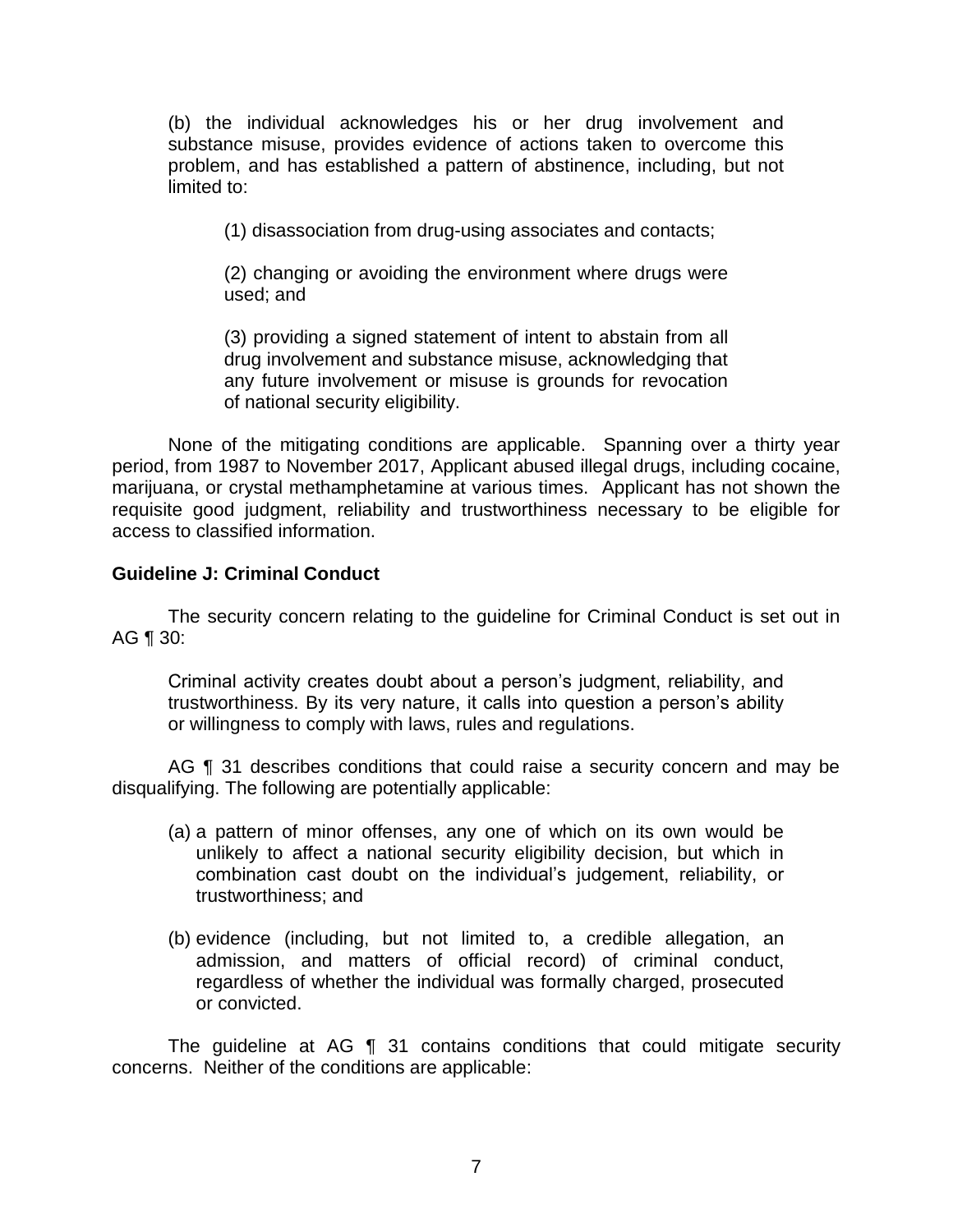- (a) so much time has elapsed since the criminal behavior happened, or it happened under such unusual circumstances, that it is unlikely to recur and does not cast doubt on the individual's reliability, trustworthiness, or good judgment; and
- (d) there is evidence of successful rehabilitation; including, but not limited to, the passage of time without recurrence of criminal activity, restitution, compliance with the terms of parole or probation, job training or higher education, good employment record, or constructive community involvement.

 Applicant violated both Federal and state law by using, possessing and purchasing illegal drugs. Cocaine and alcohol were Applicant's drugs of choice. He stated that he has used cocaine between May 2007 and November 2017 about 100 times. He used marijuana between February 1987 and March 2015, mainly in high school, and a few times since then. He also used crystal methamphetamine on three occasions in 2007 while at a party.

 Possession of Narcotics, in April 2002, and January 2005. In addition to his narcotic- related arrests, Applicant has been arrested on four occasions for DUI, and one arrest for Hit and Run/Property Damage. The most recent of these arrests occurred in March 2013. Applicant stated that the conviction for the 2013 arrest and charge occurred in Applicant's criminal police record reflects at least two drug-related arrests for 2014, and there was no evidence presented to the contrary.

 Applicant's conduct demonstrates poor judgment, immaturity and a total disregard for the law. This is inexcusable. Applicant has not established that he is sufficiently reliable and trustworthy to access classified information. His extensive illegal drug use and his arrests for possession of controlled substances gives rise to serious concerns about his judgment, reliability and trustworthiness, both because of the nature of the offenses, and the circumstances surrounding the offenses. The before-mentioned disqualifying conditions have been established and are not mitigated.

#### **Guideline G: Alcohol Consumption**

AG  $\P$  21 expresses the security concern pertaining to alcohol consumption:

Excessive alcohol consumption often leads to the exercise of questionable judgment or the failure to control impulses, and can raise questions about an individual's reliability and trustworthiness.

AG ¶ 22 describes conditions that could raise a security concern and may be disqualifying. The disqualifying conditions raised by the evidence are:

(a) alcohol-related incidents away from work, such as driving while under the influence, fighting, child or spouse abuse, disturbing the peace, or other incidents of concern, regardless of the frequency of the individual's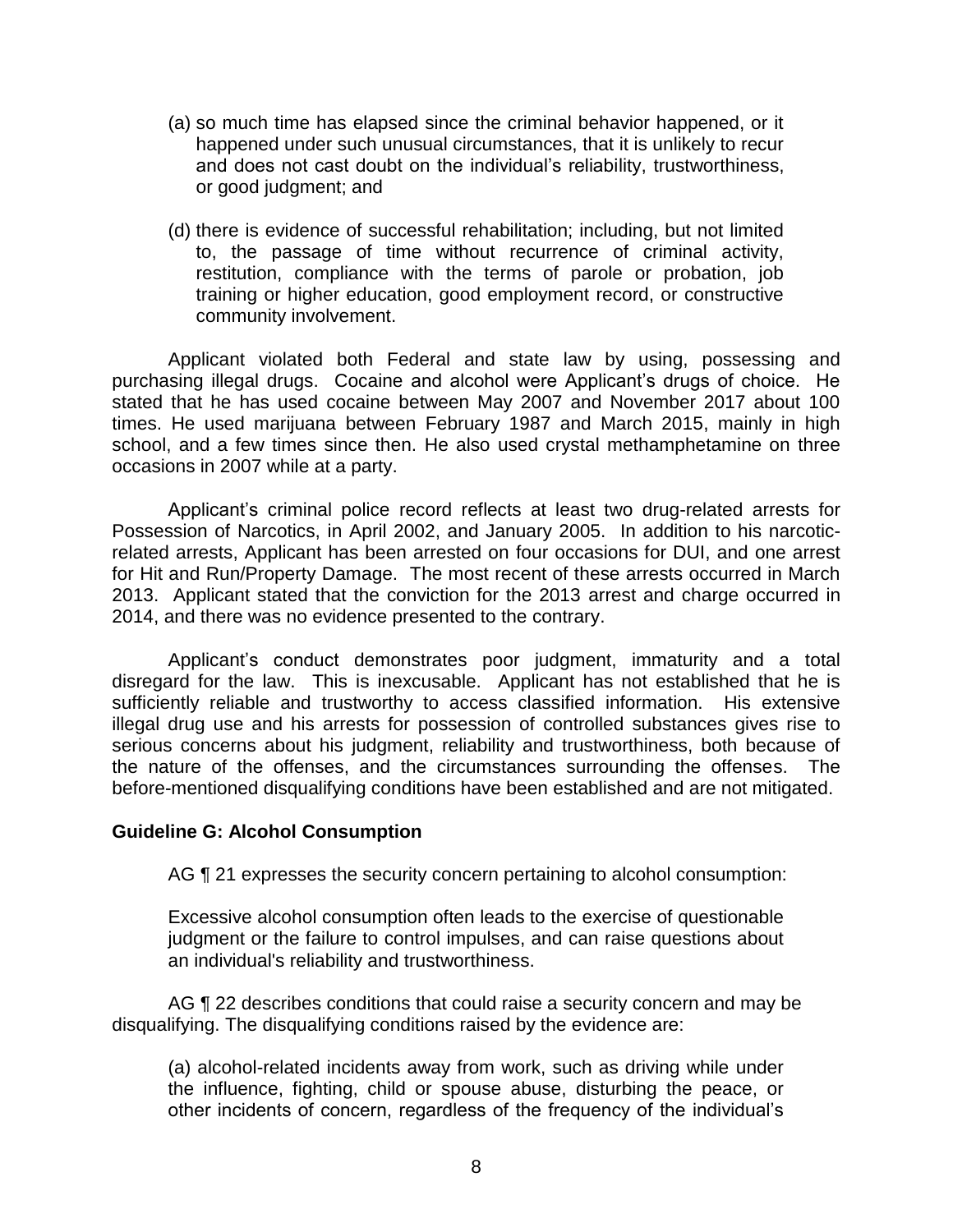alcohol use or whether the individual has been diagnosed with alcohol use disorder;

(b) habitual or binge consumption of alcohol to the point of impaired judgment, regardless of whether the individual is diagnosed with alcohol use disorder; and

 (c) habitual or binge consumption of alcohol to the point of impaired judgment, regardless of whether the individual was diagnosed with alcohol use disorder;

 Concerning his alcohol abuse, the evidence shows that Applicant incurred at least four arrests and charges for DUI, and one Hit and Run, Property Damage charge. These incidents raise serious security concerns under AG ¶¶ 22(a) and 22(c).

AG ¶ 23 provides conditions that could mitigate alcohol consumption security concerns:

(a) so much time has passed, or the behavior was so infrequent, or it happened under such unusual circumstances that it is unlikely to recur or does not cast doubt on the individual's current reliability, trustworthiness, or good judgment;

(b) the individual acknowledges his or her pattern of maladaptive alcohol use, provides evidence of actions taken to overcome this problem, and has demonstrated a clear and established pattern of modified consumption or abstinence in accordance with treatment recommendations;

(c) the individual is participating in counseling or a treatment program, has no previous history of treatment or relapse, and is making satisfactory progress in a treatment program; and

 (d) the individual has successfully completed a treatment program along with any required aftercare, and has demonstrated a clear and established pattern of modified consumption or abstinence in accordance with treatment recommendations.

 Applicant failed to introduce sufficient evidence of rehabilitation. Applicant has a with alcohol, he has abused these substances for many years, and they have caused him many problems with law enforcement. Although it has not been determined if he is an alcoholic or is alcohol dependent, he has had at least five alcohol-related arrests away from work, the most recent one occurred as recently as 2013. Since 2013, Applicant has continued to consume alcohol. Applicant states that his goal is to quit drinking, but he is not at that point yet. Other than court ordered alcohol programs, Applicant has not voluntarily completed any type of alcohol treatment program. Under long pattern of abusive addictive behavior. Whether it has been with illegal narcotics or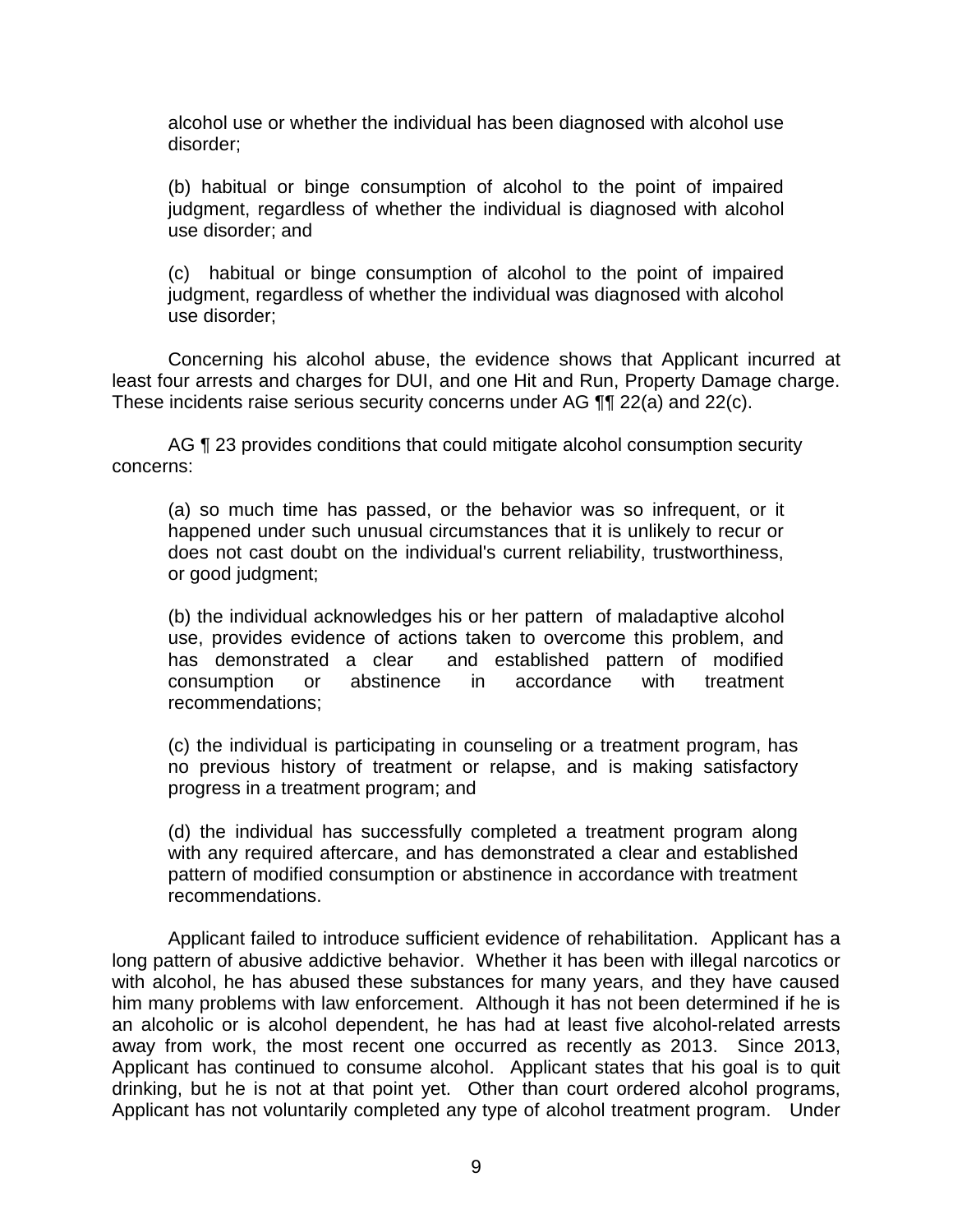reliability necessary to access classified information. ¶ 23 does not provide mitigation. the circumstances, Applicant has not demonstrated sufficient good judgment and

#### **Whole-Person Concept**

 Under the whole-person concept, the administrative judge must evaluate an applicant's eligibility for a security clearance by considering the totality of the applicant's conduct and all relevant circumstances. The administrative judge should consider the nine adjudicative process factors listed at AG ¶ 2(d):

(1) the nature, extent, and seriousness of the conduct; (2) the circumstances surrounding the conduct, to include knowledgeable participation; (3) the frequency and recency of the conduct; (4) the individual's age and maturity at the time of the conduct; (5) the extent to which participation is voluntary; (6) the presence or absence of rehabilitation and other permanent behavioral changes; (7) the motivation for the conduct; (8) the potential for pressure, coercion, exploitation, or duress; and (9) the likelihood of continuation or recurrence.

Under AG ¶ 2(c), the ultimate determination of whether to grant eligibility for a security clearance must be an overall commonsense judgment based upon careful consideration of the guidelines and the whole-person concept.

 I considered the potentially disqualifying and mitigating conditions in light of all facts and circumstances surrounding this case. I have incorporated my comments under Guidelines H, J and G in my whole-person analysis. Based upon the facts and analysis set forth above, Applicant has failed to provide sufficient evidence to demonstrate that he meets the qualifications for a security clearance.

he meets the qualifications for a security clearance.<br>Overall, the record evidence leaves me with many questions and doubts as to Applicant's eligibility and suitability for a security clearance. For all these reasons, I conclude Applicant failed to mitigate the Drug Involvement and Substance Misuse, Criminal Conduct, and Alcohol Consumption security concerns.

#### **Formal Findings**

 Formal findings for or against Applicant on the allegations set forth in the SOR, as required by ¶ E3.1.25 of the Directive, are:

| Paragraph 1, Guideline H:      | <b>AGAINST APPLICANT</b> |
|--------------------------------|--------------------------|
| Subparagraphs 1.a through 1.g. | <b>Against Applicant</b> |
| Paragraph 2, Guideline J:      | <b>AGAINST APPLICANT</b> |
| Subparagraphs 2.a through 2.e. | <b>Against Applicant</b> |